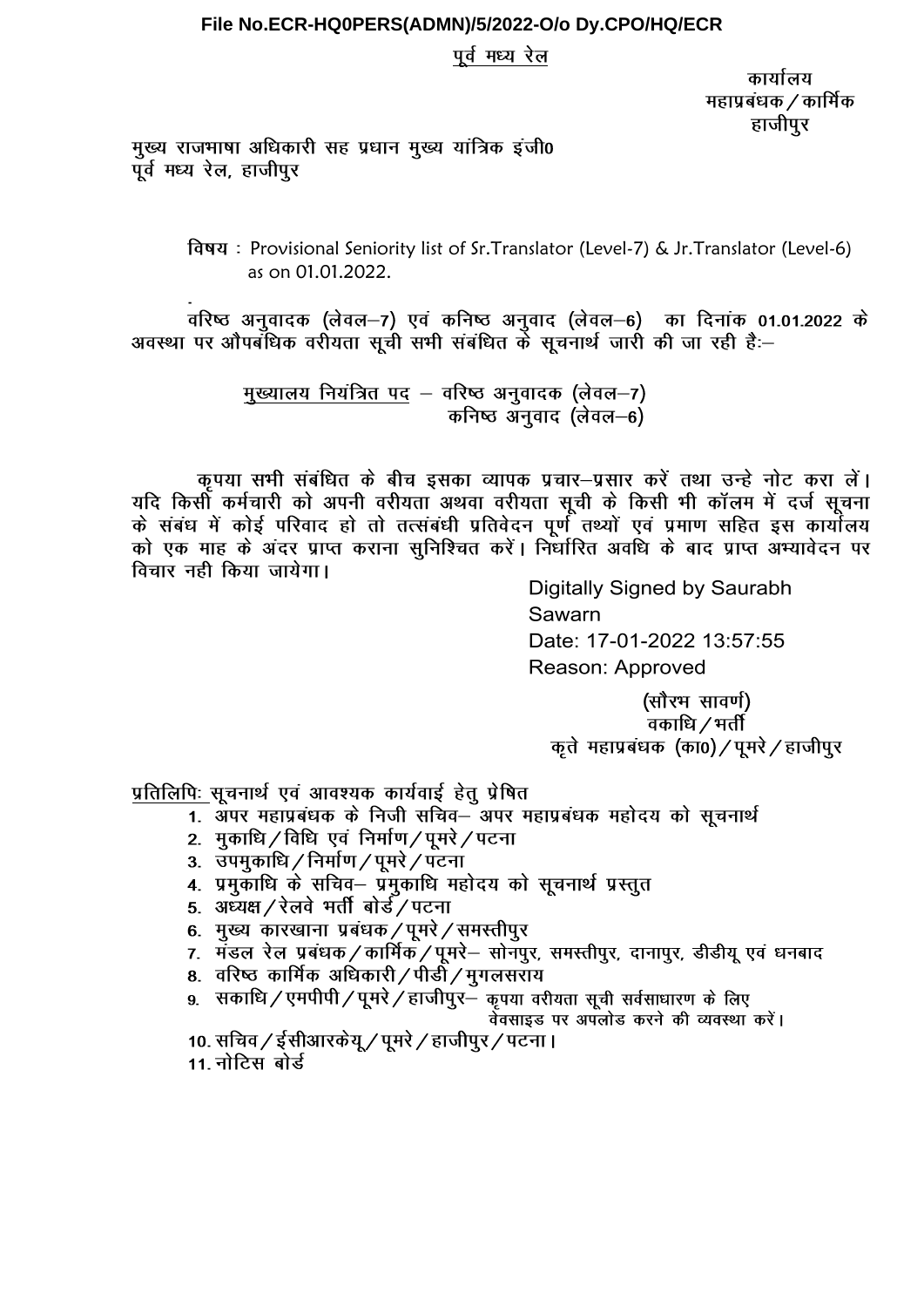## **File No.ECR-HQ0PERS(ADMN)/5/2022-O/o Dy.CPO/HQ/ECR**

|                       | Seniority list of Rajbhasha department HQ ECR/HJP as on 01.01.2022 |                               |               |                  |          |                     |                              |            |                            |                                                   |                                      |                 |         |
|-----------------------|--------------------------------------------------------------------|-------------------------------|---------------|------------------|----------|---------------------|------------------------------|------------|----------------------------|---------------------------------------------------|--------------------------------------|-----------------|---------|
| <b>Unit-Hajipur</b>   |                                                                    |                               |               |                  |          |                     |                              |            | Department- Administration |                                                   |                                      |                 |         |
|                       |                                                                    |                               |               | Sanction strngth |          |                     |                              |            |                            |                                                   |                                      |                 |         |
| Designation           |                                                                    | Pay Band & Grade Pay          |               | Per<br>Temp/W/C  |          | Total               | New Pay Level                |            |                            |                                                   |                                      |                 |         |
| Senior Translator     |                                                                    |                               |               |                  |          |                     |                              |            |                            |                                                   |                                      |                 |         |
|                       |                                                                    | 9300-34800+4600               |               | 24               | 0        | 24                  | Level-7                      |            |                            |                                                   |                                      |                 |         |
|                       |                                                                    |                               |               |                  | Total    | 24                  |                              |            |                            |                                                   |                                      |                 |         |
| SI.<br>N <sub>0</sub> | Name of Employee                                                   | Father's Name/<br>S/Sri       | Commu<br>nity | Designation      | PF No.   | Place of<br>Posting | Educational<br>Qualification | <b>DOB</b> | <b>DOA</b>                 | Date of entry<br>In privious<br>grade i.e<br>4200 | Date of entry<br>in Present<br>Grade | Seniority Date  | Remarks |
|                       | $\overline{2}$                                                     | 3 <sup>1</sup>                | 4             | 5                | 6        | $\overline{7}$      | 8                            | 9          | 10                         | $\mathbf{11}$                                     | 12 <sup>2</sup>                      | 13 <sup>°</sup> | 14      |
|                       | Pramod Kumar                                                       | Ambika Pd.                    | <b>UR</b>     | Sr. Translator   | 08291111 | Hq./Hjp             | B.A.                         | 01.07.1962 | 01.09.1987                 | 18.10.2004                                        | 08.01.2007                           | 08.01.2007      |         |
| 2                     | Rambha Kumari                                                      | Husband's Sri M.K.<br>Dwivedi | <b>UR</b>     | Sr. Translator   | 05392391 | DRM/SPJ             | M.A.(Hindi)                  | 26.01.1964 | 09.05.1989                 |                                                   | 17.01.2012                           | 17.01.2012      |         |
| 3                     | Sekhar Nath Jha                                                    |                               | <b>UR</b>     | Sr. Translator   |          | DRM/DNR             |                              | 01.02.1967 | 17.05.1990                 | 13.10.2004                                        | 01.11.2013                           | 01.11.2013      |         |
| 4                     | Awadh Narayan Jha                                                  | Hari Nandan Jha               | <b>UR</b>     | Sr. Translator   | 01168381 | DRM/SPJ             | M.A.                         | 05.02.1964 | 02.01.1989                 | 10.12.2004                                        | 08.01.2016                           | 08.01.2016      |         |
| 5                     | Raj Kishor Singh                                                   | Radha Krishna<br>Singh        | <b>UR</b>     | Sr. Translator   | 08356865 | HQ/HJP              | B.Com/M.A.(Hi<br>ndi)        | 25.08.1967 | 06.05.1996                 | 05.04.2007                                        | 08.01.2016                           | 08.01.2016      |         |
| 6                     | Anil Kr. Ambuj                                                     | Raghuber Dayal<br>Rasal       | UR            | Sr. Translator   | 09385472 | DRM/SEE             | M.A./P.Hd.                   | 01.10.1966 | 29.04.1996                 | 02.04.2008                                        | 08.01.2016                           | 08/01/2016      |         |
| $\overline{7}$        | Avinash Kumar                                                      | S.P. Singh                    | UR            | Sr. Translator   | 06511272 | HQ/HJP              | B.A.                         | 01.07.1967 | 29.11.1989                 | 02.04.2008                                        | 08.01.2016                           | 08/01/2016      |         |
| 8                     | Md. Mumtaj                                                         | Akbar Ali                     | <b>UR</b>     | Sr. Translator   | 08362646 | DRM/SPJ             | M.A.                         | 09.02.1964 | 26.06.1998                 | $\cdots$                                          | 12.05.2017                           | 12.05.2017      |         |
| 9                     | Vinod Kumar                                                        | Dukhi                         | <b>UR</b>     | Sr. Translator   | 10328130 | <b>DRM/MGS</b>      | M.A., LLB                    | 01.01.1972 | 02.07.1998                 | $\cdots$                                          | 12.05.2017                           | 12.05.2017      |         |
| 10 <sup>°</sup>       | A.K.Chaudhary                                                      | Rameshwar<br>Choudhary        | SC            | Sr. Translator   |          | HQ/HJP              | M.A                          | 20.08.1969 | 13.03.2002                 |                                                   | 12.05.2017                           | 12.05.2017      |         |
| 11                    | Pramod Kumar                                                       |                               | <b>UR</b>     | Sr. Translator   |          | <b>HRT</b>          |                              | 15.03.1965 | 15.07.1998                 | $\cdots$                                          | 09.02.2021                           | 09.02.2021      |         |
| $12 \overline{ }$     | Ajay Kumar                                                         | Jagannath Pd.                 | <b>UR</b>     | Sr. Translator   | 723550   | DRM/SEE             | M.A.                         | 13.01.1970 | 25.11.1998                 | $\cdots$                                          | 28.08.2020                           | 28.08.2020      |         |
| 13                    | S.K. Verma                                                         | Kaleshwar Pd.                 | UR            | Sr. Translator   | 02191817 | DRM/DHN             | M.A.(Eng.)                   | 05.01.1967 | 05.11.1999                 | $\cdots$                                          | 28.08.2020                           | 28.08.2020      |         |
| 14                    | Sanjay Kr. Sinha                                                   | Pragash Pd. Sinha             | <b>UR</b>     | Sr. Translator   | 07300682 | CAO/Con./Pat<br>na  | M.A.                         | 02.01.1969 | 29.06.1999                 | $\cdots$                                          | 28.12.2020                           | 28.12.2020      |         |